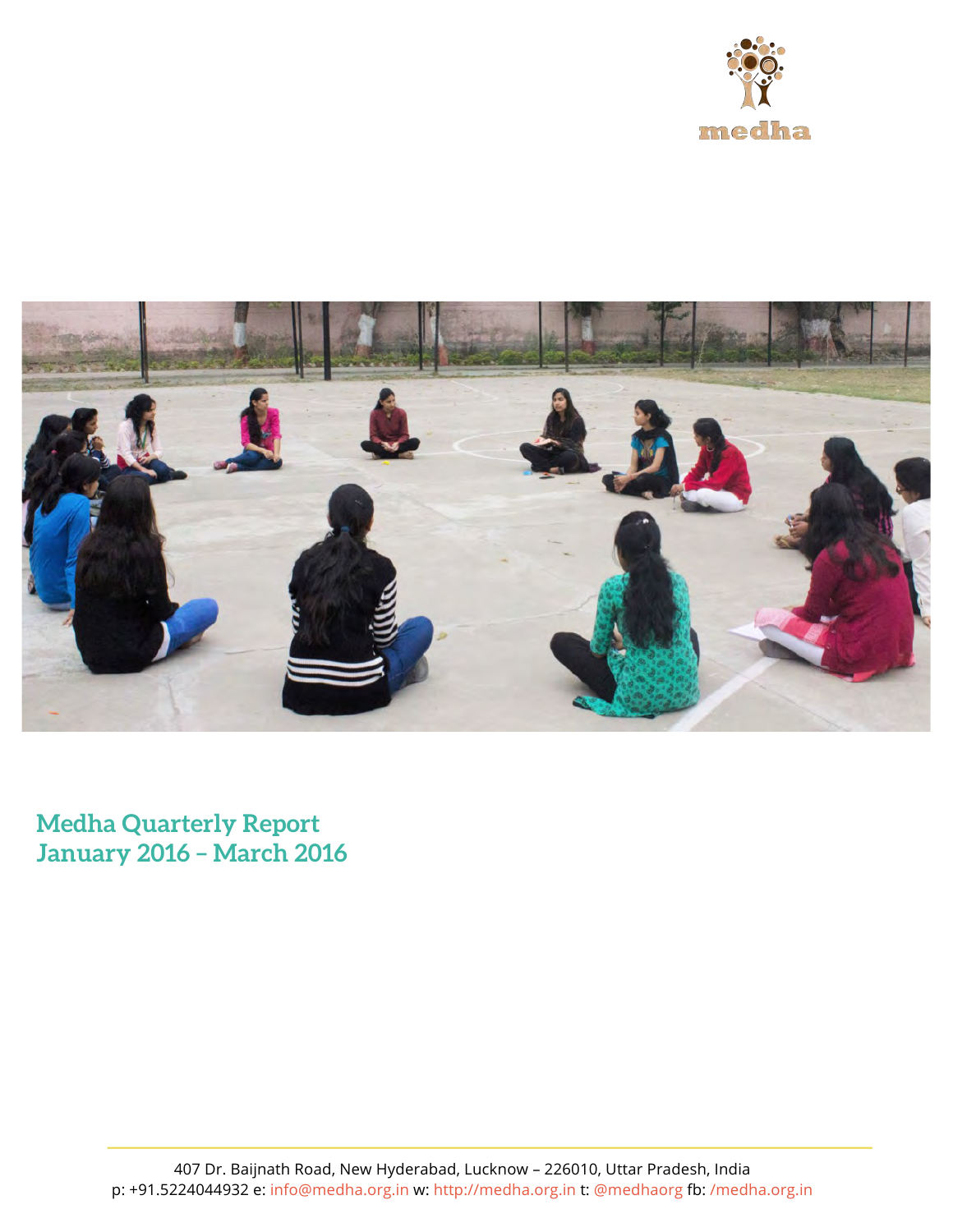## **Summary**

Like many of us, the last quarter of the financial year was extremely hectic here at Medha. Each department had significant milestones they were working towards – both to close out the year strong, as well as in preparation for 2016 – 2017.

In many ways, it was the first time we started to see each function come into their own. And with that, the organization's potential when everyone is focused on achieving their individual objectives, while at the same time collectively working towards a common goal. While there is always room for improvement, it was exciting and encouraging to witness the organization mature in this way, and to see what we can achieve when we're truly working together as a team.

As always, below you will find some highlights of this work, but first we want to recognize each department's contribution to the strong last quarter of the year:

- **Student Relations** certified 466 students, bringing the annual number to 1,274, a 230% increase from last year.
- **Employer Relations** placed 30 students into full-time jobs, the highest number till date in a Q4.
- **Monitoring & Evaluation** rolled out a new cloud and mobile-based Student Information System (SIS) to track, analyze, and report on all student outcomes and impact.
- **Marketing & Alumni** held our first annual alumni event, attended by over 50 alums from nine different colleges over the last three years.
- **Human Resources** conducted eight campus recruitments and has given 23 offers to a new batch of dynamic and passionate young professionals who will join as Center Managers and Employer Relations staff in June.
- **Finance & Accounts** compiled and submitted our FCRA application for foreign contributions in early January.

We are looking to build upon this momentum and organizational development in the upcoming year. In the next quarter, we are investing heavily in continuing to develop the core competencies of each team through structured trainings and activities, and our annual, residential orientation training for new employees in June/July.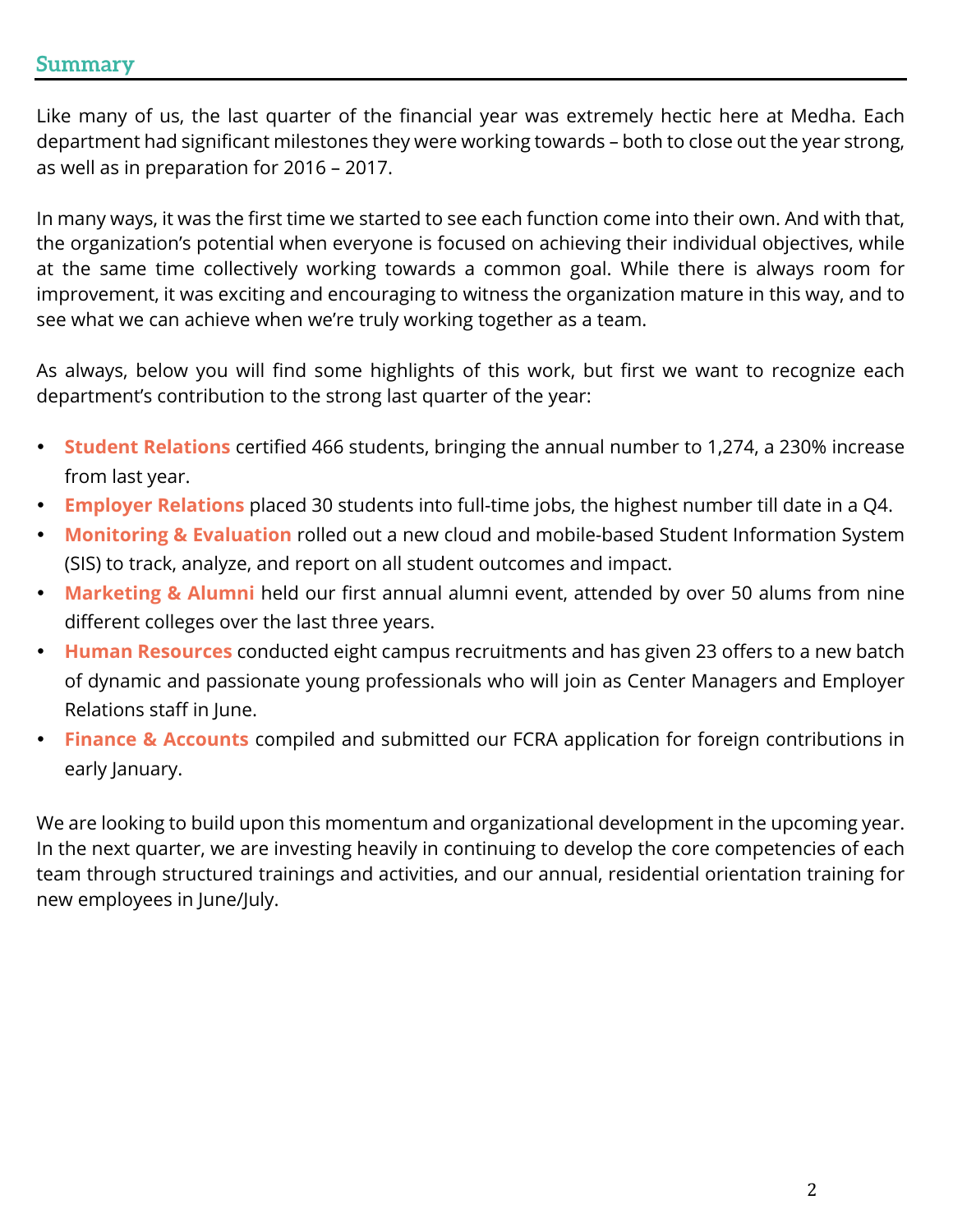

## **Medha closes out the the year with 230% YoY Growth**

In total, we certified **1,274 students** this year across 23 educational institutions. This equates to over **2,000 hours of training and a 230% increase** from last year. This is a significant achievement for the Student Relations team, who took our program and model to scale for the first time this year. Our Center Managers averaged 102 students/center manager, **bringing our direct cost per student down.** We are looking to build on this in the upcoming year and work with 150 students/center manager. Our recent certification ceremony at Gorakhpur University (pictured below) was featured in the **press**.

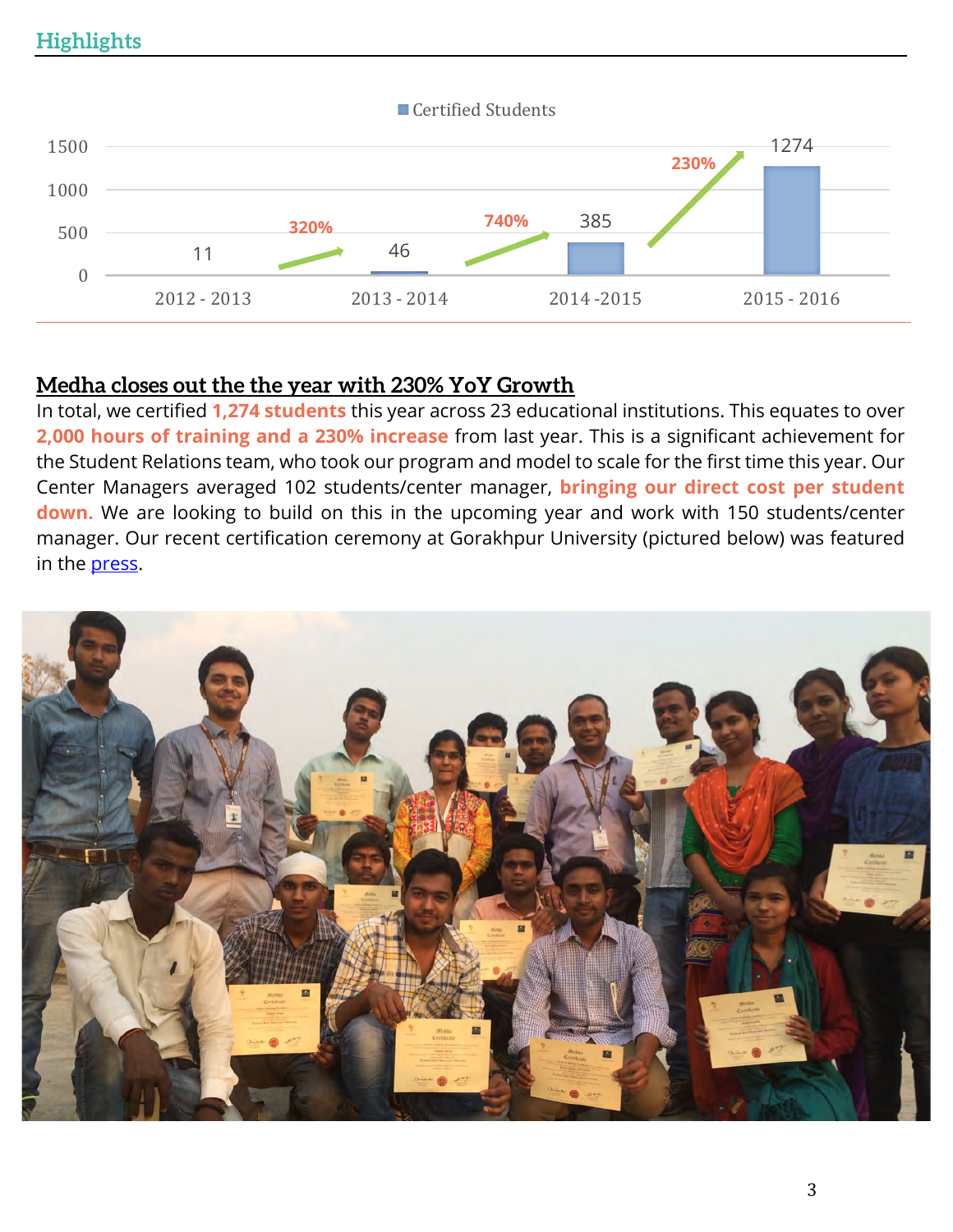

## **23 students selected at Bridgestone Tyres**

The Employer Relations staff facilitated a mass recruitment for Bridgestone Tyres in the month of February. Looking to fill over 100 managerial positions in their Gurgaon manufacturing plant, Bridgestone enlisted Medha to help identify, screen, and select potential candidates for the recruitment drive. We reached out to its qualified students at nearby Feroz Gandhi Polytechnic in Raebareli. **60 students with diplomas in mechanical engineering and instrumentation and control expressed interest in the openings**, and traveled 600km (370 mi) to Gurgaon for the interview.

Their enthusiasm and performance paid off, **with 23 students selected**. Seven have already joined, and the remaining 16 will start after their exams in June. This was a great achievement for the Employer Relations team, and a true collaborative effort between ER, the local Center Manager, and the Training and Placement Officer at Feroz Gandhi Polytechnic.

FGP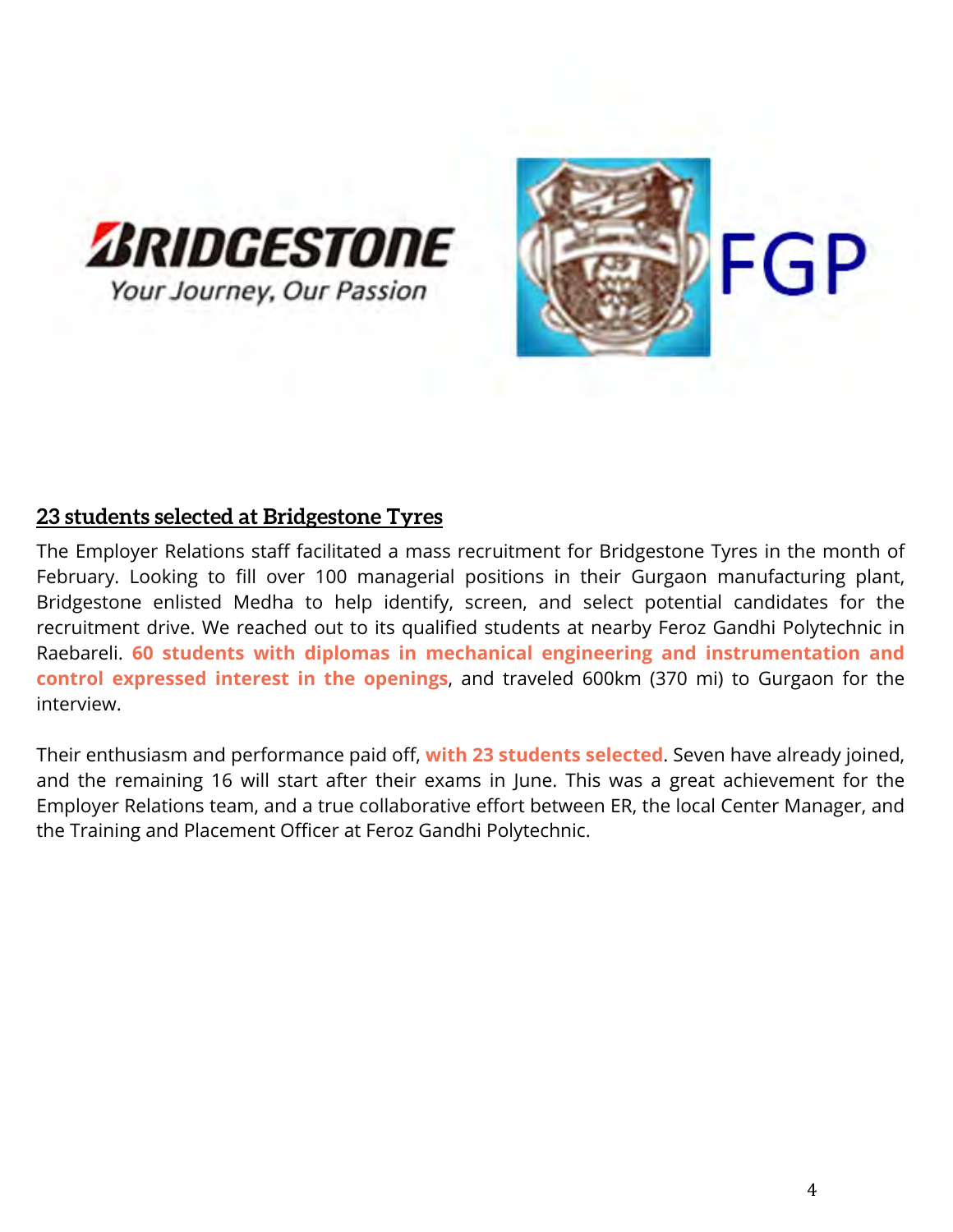

## **First annual** *Medha Junction* **attracts 50 alumni**

Medha's Alumni Engagement team held its 1st Annual Alumni Event on the 10th of January, 2016. Dubbed *Medha Junction,* the event brought together **50 Medha Alumni from seven different colleges over the last three years**. In addition to experience sharing and general networking, **we organized career interest stalls**, and invited outside experts to interact with alumni around the following themes – Banking, Social Services, Higher Studies, Government Jobs, Teaching, Media, and Entrepreneurship. It was a great turnout for our first Alumni event. We plan to hold more frequent and interest-specific gatherings in 2016 – 2017.

You can read more about the event on our blog, see additional pictures on our facebook page, and learn more about our alumni in our three and six month alumni progress reports.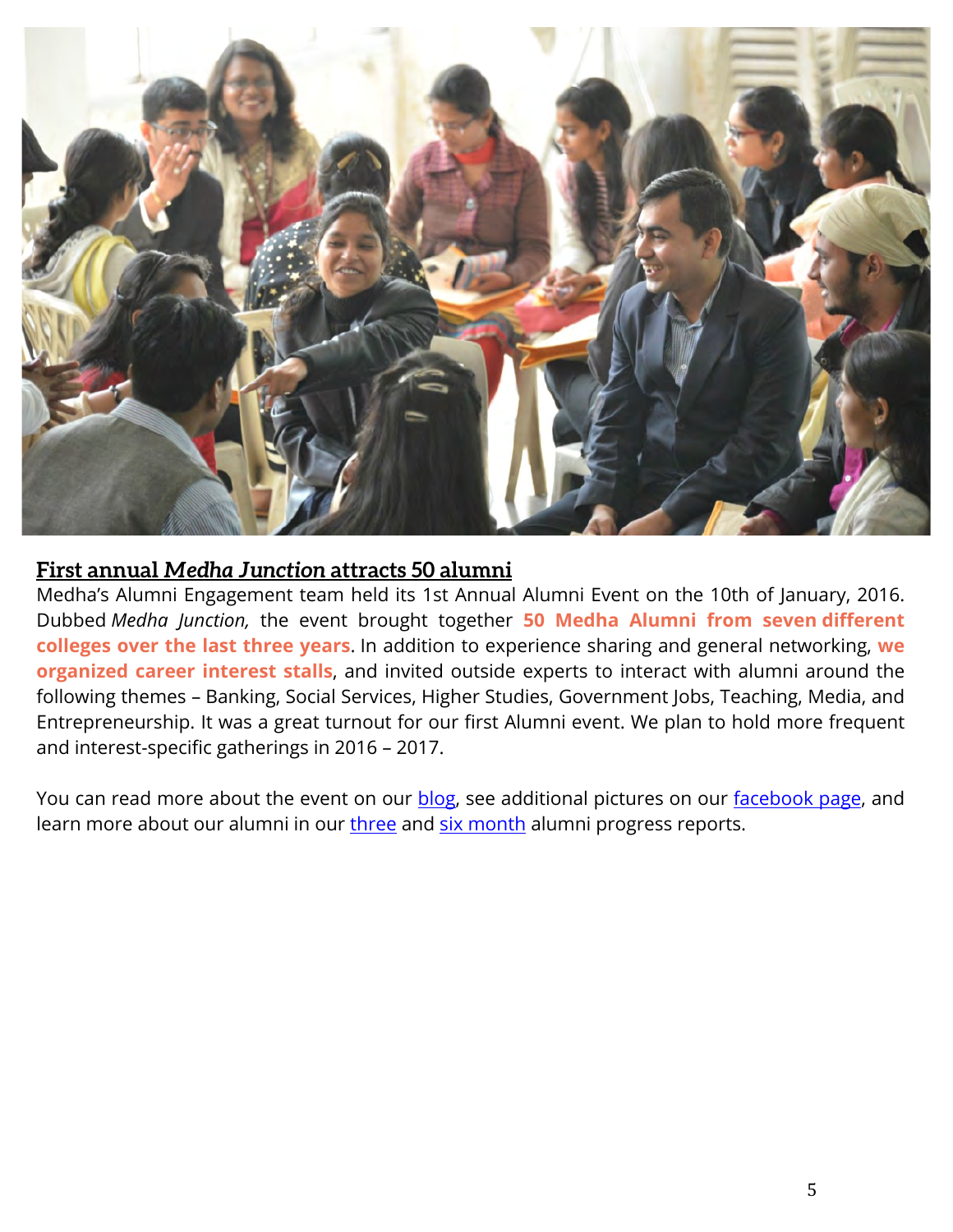

## **Medha offsite focuses on the 'elusive trifecta' of Impact, Scale, and Sustainability**

Medha held its first official offsite on February 12th, 2016. We traveled to a nearby partner campus in Mahmudabad, a beautiful setting in the middle of a mango orchard, to spend the day reflecting on the last year and developing our strategic goals for the next three. We structured the day of group activities and interactive sessions around three common objectives all organizations have to grapple with – **Impact**, **Scale**, **and Sustainability**.

Working throughout the day, we identified areas where we have done well, where we haven't, and where we don't have enough information. Subsequently, we defined the metrics we want to measure ourselves against in each key area, and agreed upon some very ambitious targets. Lastly, we assigned **'Goal Champions'** to each objective to increase accountability and take the thoughtful work from the offsite to our everyday jobs.

You can read more about the offsite on our **blog**, and find additional pictures on our **facebook** page.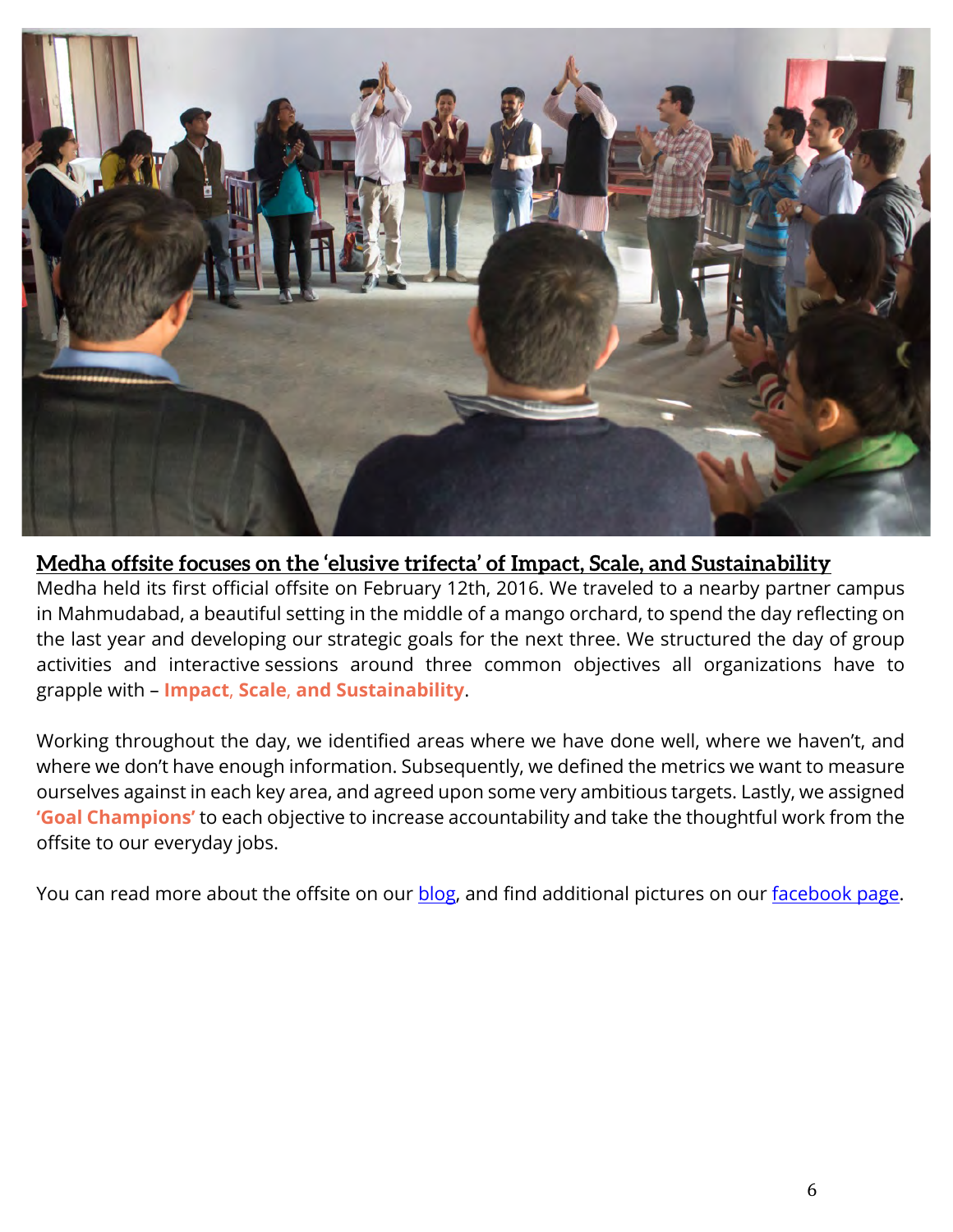

## **Medha releases Social Impact Report**

To better understand the impact our programs are having on the lives of our students, we carried out a social impact assessment with 70 graduates across 5 districts in Eastern Uttar Pradesh. Through a series of surveys and focus group discussions (conducted by a William J Clinton Fellow for Service in India through American India Foundation), we aimed to better understand the impact we were having on students in three key areas, **employability, skill development, and self-image**. We are extremely proud and encouraged by the results. You can read the full report on our blog.



#### **SKILL DEVELOPMENT**

75%

public

speaking

82%

goal

setting



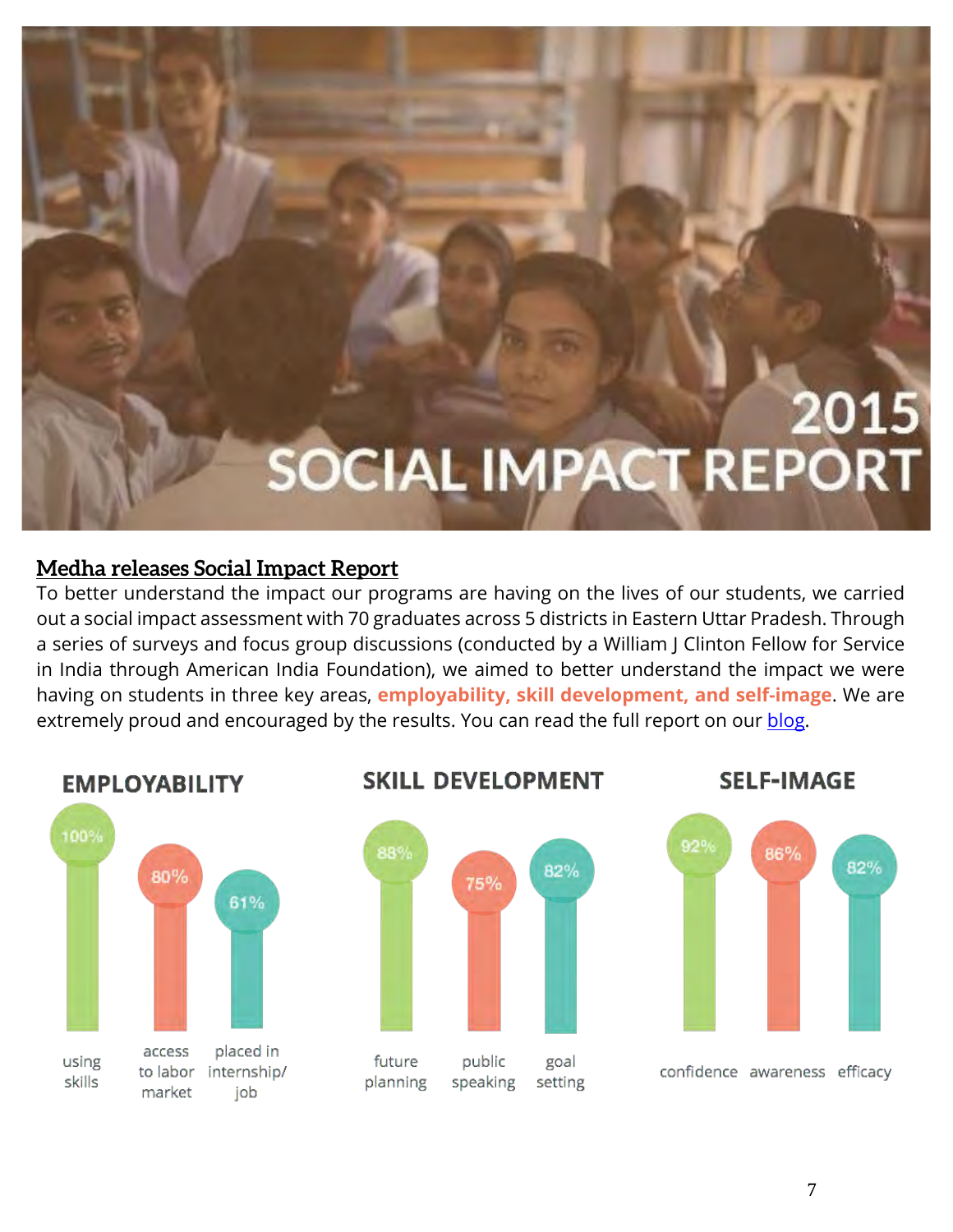## **Metrics**

| <b>Metric</b>             | $Q115 - 16$    | $Q2$ 15 - 16 | Q3 15 - 16     | $Q4$ 15 - 16 | <b>Total</b> |
|---------------------------|----------------|--------------|----------------|--------------|--------------|
| <b>Certified Students</b> | 150            | 57           | 377            | 690          | 1274         |
| # of Centers (cum)        | $\overline{2}$ | 8            | 16             | 23           | 23           |
| <b>Placements</b>         | 22             | 32           | $\overline{3}$ | 30           | 87           |
| <b>Internships</b>        | $\overline{0}$ | 45           | 13             | 52           | 110          |
| <b>Focus Areas</b>        |                |              |                |              |              |

## **Internships**

As the academic year comes to a close, placing students into internships becomes increasing challenging. Many are concerned about upcoming exams, and as a result are not willing to make a 30-60 day commitment. To address this issue, we are focusing on securing internships that will start in June once exams are over. Students have been allocated to specific employers and positions, and we are consulting with parents to ensure commitment when students become available. In the meantime, we are continuing to place students into internships that are on different academic calendars, and/or express an interest in starting now despite their upcoming exams.

## **Assessments and feedback**

While it is relatively straightforward to track and analyze employment indicators (time to get a job, starting salary, position and promotion, etc.) understanding other outcomes and impacts of our program like skill acquisition, overall employability level, and changes in self-esteem and self-efficacy, are significantly more challenging. We have been working over the last several months to develop and standardize the tools and instruments we plan to use to track and analyze these outcomes in the short and medium-term.

We have been working with a team of USAID Fellows to design a Randomized Control Trial which will include such instruments, we have been in discussions with the Institute of Health Management, Pachod to see if we can utilize their tool for measuring self-esteem and self-efficacy, and we are working with our donor EMpower to learn best practices from some of their partners. This is difficult and ongoing process that will take time to get right, but we are committed to developing and using the best and most valid methods available to understand what kind of long-term impact our program is having on our students and alumni.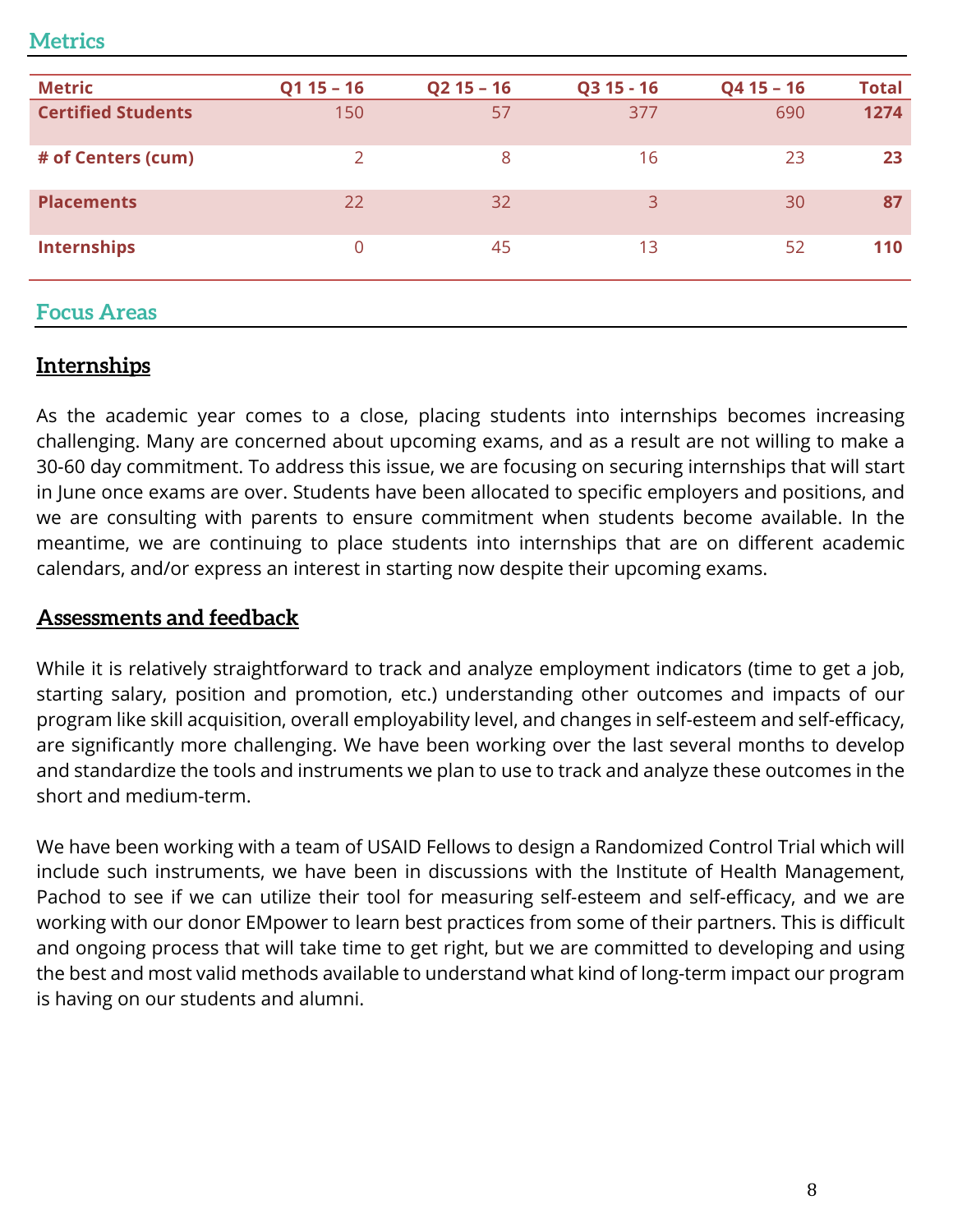# **Academia**



## **Industry**



**Supporters**

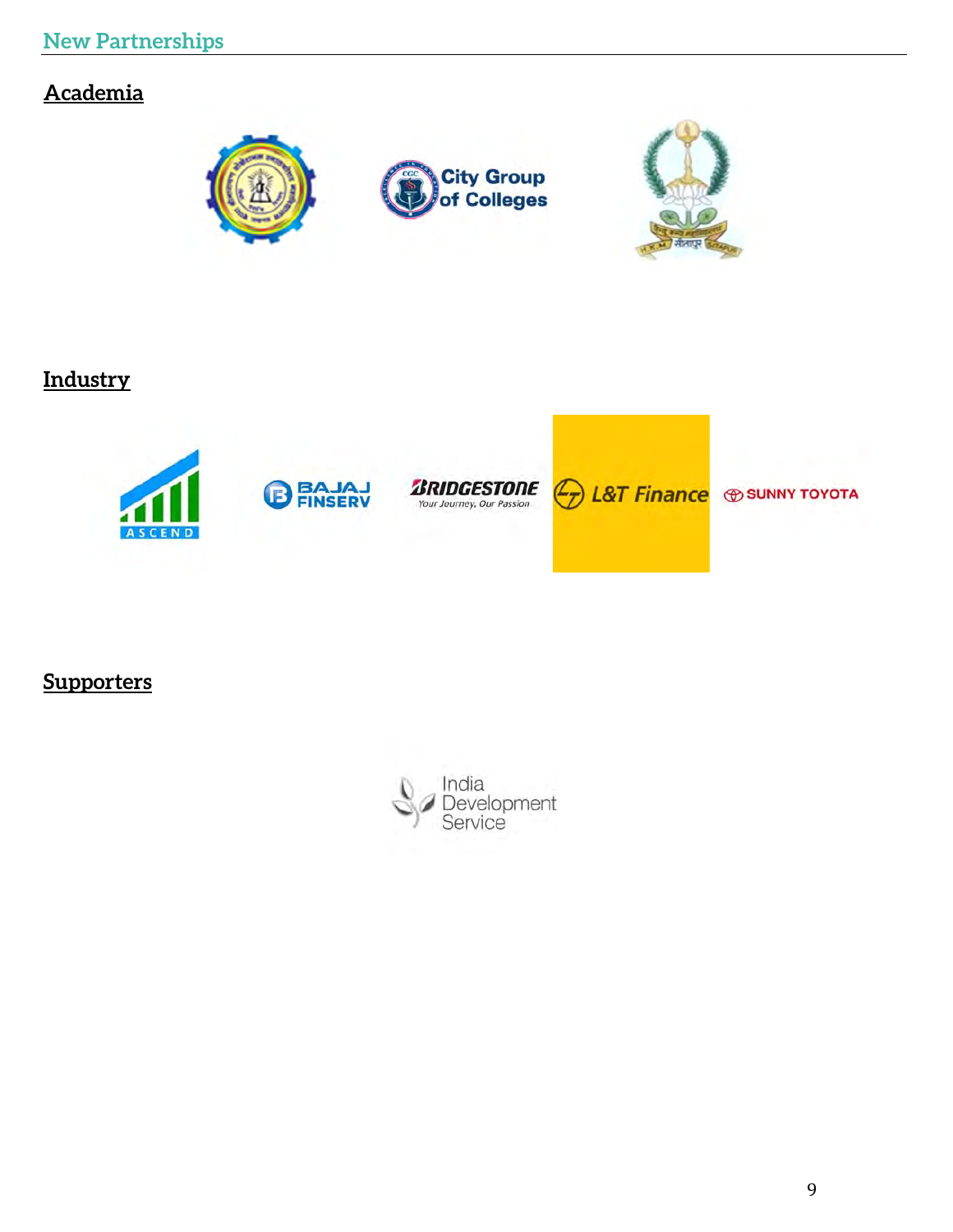## **Case Studies**



#### **Aparna Mishra**

*Navyug Kanya Mahavidyalaya, Lucknow*  Bachelor of Arts

Aparna comes from a large family. She wanted to get a job to support her family's household needs, so she enrolled in Medha's program. Medha helped place her in an internship at Dainik Jagran (a regional newspaper), where her hard work and performance led to a full-time offer as a Marketing Associate. She was very excited, but when she told her parents they refused.

They were concerned about both of their daughters working in the private sector, and wanted Aparna to get a government job. After much convincing, Aparna was able to get her parents to agree to let her work on the condition that she continues to study for government job exams. She is

supporting her brother's education and still trying to change her parents' minds. Now she is confident that even if she does not get a government job, she will use her savings to pursue an MBA and enhance her career. Earlier *Aparna was looking for a job, now she is planning her career.*



#### **Pawan Kumar Prajapati**

*Sanjay Gandhi Polytechnic, Jagdishpur* Diploma in Electronics Engineering

Pawan Kumar Prajapati, a final-year electronics student at Sanjay Gandhi Polytechnic, exceled in his courses but struggled to overcome his fear of public speaking. During Medha's introduction session, he could barely utter a single word. His fear of ridicule was so great that he covered his face and declared, *"I don't think I can do it. These people will laugh at me."* 

It was a Medha session involving acting that led to an exceptional transformation. The studious engineering enthusiast had a secret passion for the arts. Pawan began to confront his public speaking anxiety by pretending to be an actor performing a dialogue. Slowly, his hesitation subsided and he was no longer an introverted engineering student – he was an actor taking the stage.

Pawan has used his newfound confidence in public speaking to *interview for and obtain a job as an engineer at one of India's fastest growing mobile handset companies*. He hopes to leverage this opportunity to learn more about the field of electronics and one day invent something of his own.